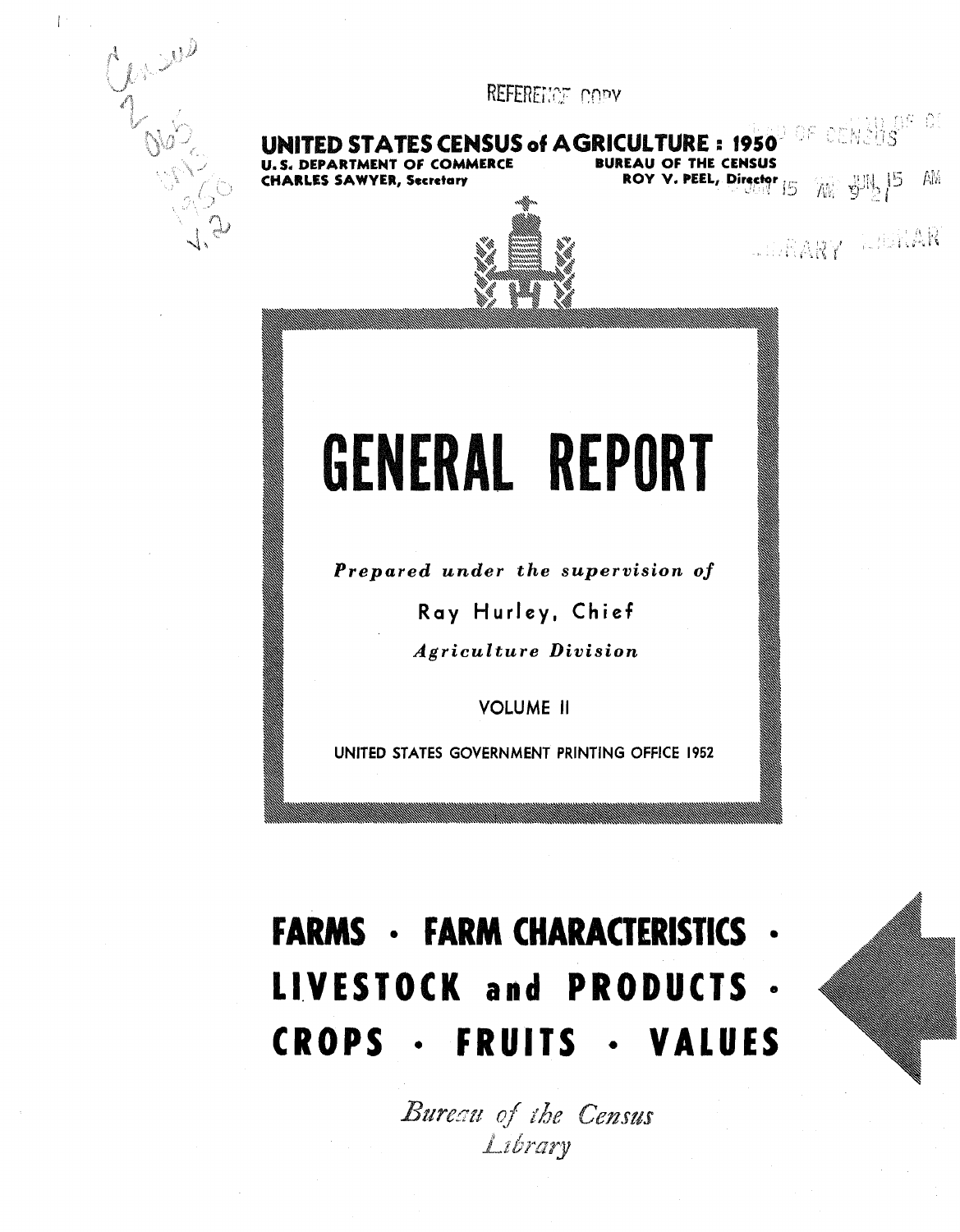

## **BUREAU OF THE CENSUS**

ROY V. PEEL, *Director* 

A. Ross EcKLER, *Deputy Director* 

HOWARD C. GRIEVES, *Assistant Director* 

CONRAD TAEUBER, *Assistant Director* 

MoRRIS H. HANSEN, *Assistant Director for Statistical Standards* 

LowELL T. GALT, *Assistant Director for Operations* 

WALTER L. KEHRES, *Assistant Director for Administration* 

CALVERT L. DEDRICK, *Coordinator, International Statistics* 

FRANK R. WILSON, *Information Assistant to the Director* 

#### Agriculture Division-

RAY HURLEY, *Chief*  WARDER B. JENKINS, *Assistant Chief*  Farm Economics and Financial Statistics-Hilton E. Robison, *Chief*  Farm Prices and Values Statistics-Alvin T. M. Lee, *Chief*  Farm Products Statistics-Harold C. Phillips, *Chief*  Irrigation Statistics-Halbert E. Selby, *Chief*  Drainage Statistics-Burkett S. Clayton, *Chief*  Statistical Sampling-Floyd W. Berger, *Chief*  Operations-Orvin L. Wilhite, *Chief* 

Administrative Service Division-EVERETT H. BURKE, Chief Budget Officer-CHARLES H. ALEXANDER Business Division-HARVEY KA1L1N, *Acting Chief*  Decennial Tabulating Office-JOHN J. LENNON, Chief Field Division-JACK B. RoBERTSON, *Chief*  Foreign Trade Division-]. EDWARD ELY, *Chief*  Geography Division-CLARENCE E. BATSCHELET, *Chief*  Governments Division-ALLEN D. MANVEL, *Chief*  Industry Division-MAXWELL R. CoNKLIN, *Chief*  Machine Tabulation Division-C. F. VAN AKEN, *Chief*  Personnel Division-HELEN D. ALMON, *Chief*  Population and Housing Division-HowARD G. BRUNSMAN, Chief

#### SUGGESTED IDENTIFICATION

U. S. Bureau of the Census. *U. S. Census of Agriculture: 1950.* Vol. II, General Report, Statistics by Subjects. U. S. Government Printing Office, Washington, D. C., 1952.

For sale by the Superintendent of Documents, U. S. Government Printing Office, Washington 25, D. C. or any of the Field Offices of the Department of Commerce, Price \$7 *,50*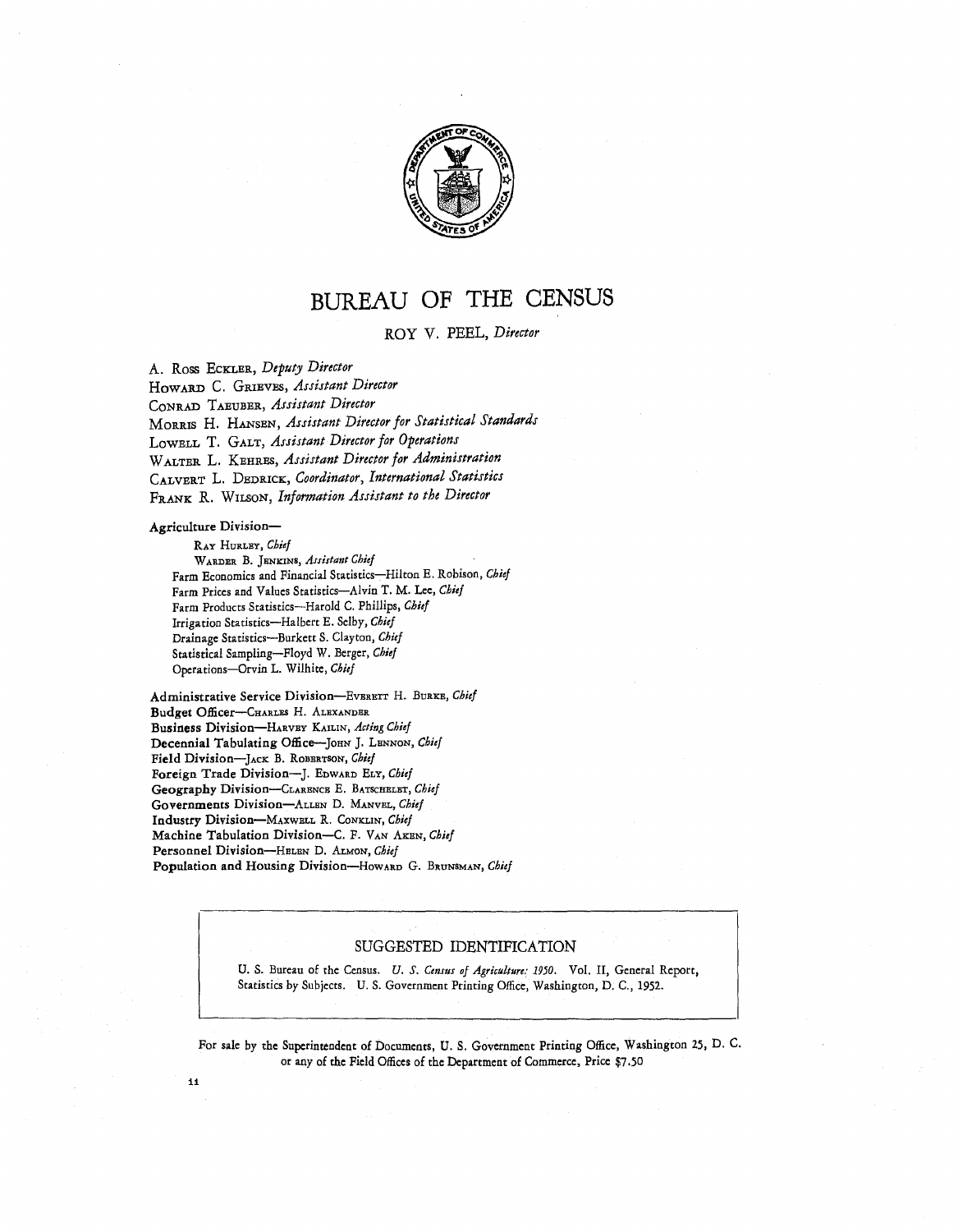#### **PREFACE**

Volume II, General Report, is one of the principal reports presenting the results of the 1950 Census of Agriculture and related programs of the Seventeenth Decennial Census. The report, in 13 chapters by subjects, presents the compilation of the information given by farm operators to Census enumerators in 1950. This volume provides statistics relating to the number, arreage, and value of farms; uses of land in farms; farm equipment and facilities; livestock, livestock products; crops; value of farm products sold; and the characteristics of farms and farm operators classified by size of farm, color and tenure of farm operator, type of farm, and economic class of farm. Statistics are presented for the United States, geographic regions and divisions, and for States.

The 1950 Census of Agriculture was taken in conformity with the Act of Congress providing for the fifteenth and subsequent decennial censuses, approved June 18, 1920, as amended.

The collection of the data was carried out by Census enumerators under the direction of supervisors appointed by the Director of the Census and working under the direction of Lowell T. Galt, Chief, Field Division. The planning of the census and the compilation of the statistics were supervised by Ray Hurley, Chief, Agriculture Division, and Warder B. Jenkins, Assistant Chief. They were assisted by Hilton E. Robison, Alvin T. M. Lee, Harold C. Phillips, Floyd W. Berger, Lois Hutchison, Gladys L. Eagle, Orville M. Slye, Henry A. Tucker, Carl R. Nyman, Gaylord G. Green, J. Thomas Breen, David H. Walter, Charles F. Frazier, Elmer 0. Rea, Orville C. Demaree, Charlotte C. Heath, Helen C. Leahy, and Helen M. Davenport. The mechanical tabulation, by electrical machines, was made under the supervision of C. F. Van Aken. The maps and charts were prepared under the supervision of Clarence E. Batsohelet, Geographer.

Acknowledgment is made of the technical assistance and the loan of technical personnel by the United States Department of Agriculture in the planning, the enumeration, and the compilation of the 1950 Census of Agriculture.

DECEMBER 1952.

111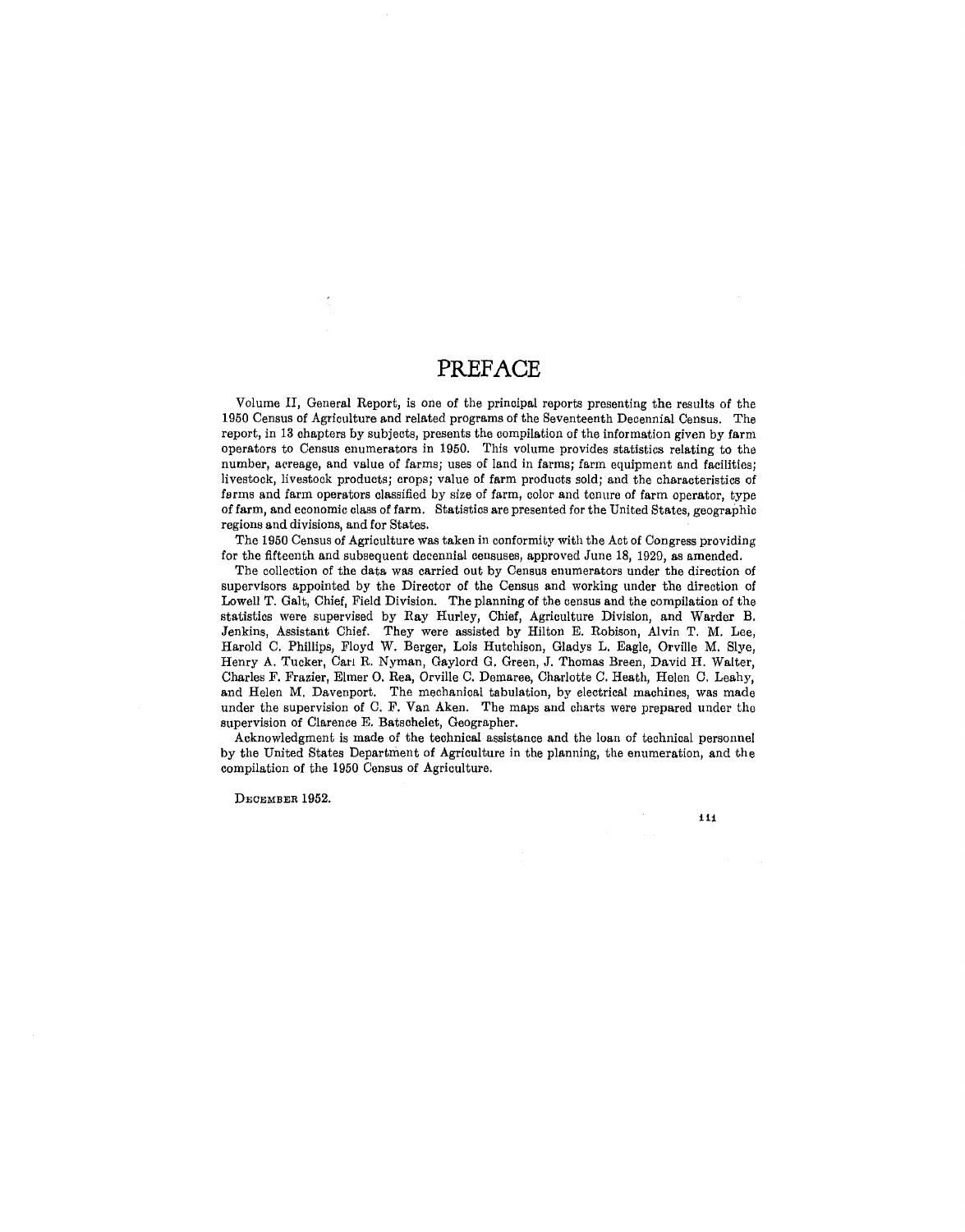#### UNITED STATES CENSUS OF AGRICULTURE: 1950 **REPORTS**

Volume I.-Coundes and State Economic Areas.-Statistics for counties include number of farms, acreage, value, and farm operators; farms by size, by color and tenure of operator; facilities and equipment, farm labor, and farm expenditures; livestock and livestock products; specified crops harvested; farms and farm characteristics for commercial farms; farms classified by value of farm products sold, by type of farm, and by economic class; and value of products sold by source.

Data for State economic areas include farms and farm characteristics by size of farm, by tenure of operator, by type of farm, and by economic class.

Volume I will be published in 34 parts as follows:

| Part   | State or States                                                                                                                                                       | Part                                         | <b>State or States</b>                                                                                                                                                                              |
|--------|-----------------------------------------------------------------------------------------------------------------------------------------------------------------------|----------------------------------------------|-----------------------------------------------------------------------------------------------------------------------------------------------------------------------------------------------------|
| 1<br>2 | New England States:<br>Maine.<br>New Hampshire.<br>Vermont.<br>Massachusetts.<br>Rhode Island.<br>Connecticut.<br>Middle Atlantic States:<br>New York.<br>New Jersey. | 15<br>16<br>17<br>18<br>19<br>20<br>21<br>22 | South Atlantic—Continued<br>Virginia and West Virginia.<br>North Carolina and South Carolina.<br>Georgia.<br>Florida.<br>East South Central:<br>Kentucky.<br>Tennessee.<br>Alabama.<br>Mississippi. |
|        | Pennsylvania.<br>East North Central:                                                                                                                                  | 23                                           | West South Central:<br>Arkansas.                                                                                                                                                                    |
| 3      | Ohio.                                                                                                                                                                 | 24                                           | Louisiana.                                                                                                                                                                                          |
| 4      | Indiana.                                                                                                                                                              | 25                                           | Oklahoma.                                                                                                                                                                                           |
| 5      | Illinois.                                                                                                                                                             | 26                                           | Texas.<br>Mountain:                                                                                                                                                                                 |
| 6<br>7 | Michigan.<br>Wisconsin.                                                                                                                                               | 27                                           | Montana.                                                                                                                                                                                            |
|        | West North Central:                                                                                                                                                   | 28                                           | Idaho.                                                                                                                                                                                              |
| 8      | Minnesota.                                                                                                                                                            | 29                                           | Wyoming and Colorado.                                                                                                                                                                               |
| 9      | Iowa.                                                                                                                                                                 | 30                                           | New Mexico and Arizona.                                                                                                                                                                             |
| 10     | Missouri.                                                                                                                                                             | 31                                           | Utah and Nevada.                                                                                                                                                                                    |
| 11     | North Dakota and South Dakota.                                                                                                                                        |                                              | Pacific:                                                                                                                                                                                            |
| 12     | Nebraska.                                                                                                                                                             | 32                                           | Washington and Oregon.                                                                                                                                                                              |
| 13     | Kansas.                                                                                                                                                               | 33                                           | California.                                                                                                                                                                                         |
|        | South Atlantic:                                                                                                                                                       | 34                                           | Territories and possessions.                                                                                                                                                                        |
| 14     | Delaware, Maryland, District of Columbia.                                                                                                                             |                                              |                                                                                                                                                                                                     |

Volume II.--General Report.-Statistics by Subjects, United States Census of Agriculture, 1950. Summary data and analyses of the data for States, for Geographic Divisions, and for the United States by subjects as illustrated by the chapter titles listed below:

| Chapter                 | Title                                                                                                                                                                                                                                                  | Chapter                                       | Title                                                                                                                                                                                                                                  |
|-------------------------|--------------------------------------------------------------------------------------------------------------------------------------------------------------------------------------------------------------------------------------------------------|-----------------------------------------------|----------------------------------------------------------------------------------------------------------------------------------------------------------------------------------------------------------------------------------------|
| 11<br>III I<br>IV<br>VI | Farms and Land in Farms.<br>Age, Residence, Years on Farm, Work<br>off Farm.<br>Farm Facilities, Roads, Trading Cen-<br>ter, Farm Equipment.<br>Farm Labor and Farm Expenditures.<br>Farm Taxes and Cash<br>Rent.<br>Livestock and Livestock Products. | VII<br>VIII '<br>IX<br>x<br>XI<br>XII<br>XIII | Field Crops and Vegetables.<br>Fruits and Nuts, Horticultural Specialties,<br>Forest Products.<br>Value of Farm Products.<br>Size of Farm.<br>Color, Race, and Tenure of Farm<br>Operator.<br>Economic Class of Farm.<br>Type of Farm. |
|                         |                                                                                                                                                                                                                                                        |                                               |                                                                                                                                                                                                                                        |

Volume III.-Irrigation of Agricultural Lands.-State reports with data for counties and drainage basins and a summary for the United States, including number of enterprises, irrigation works and equipment, source of water, new capital investment since 1940, cost of irrigation water, number of farms and acreage irrigated, and quantity of water used for irrigation purposes.

The State reports will be issued as separate parts of Volume III as follows:

| Part                                  | State                                                                                                                     | Part                                               | State                                                                                                                          |
|---------------------------------------|---------------------------------------------------------------------------------------------------------------------------|----------------------------------------------------|--------------------------------------------------------------------------------------------------------------------------------|
| 2<br>3<br>4<br>5<br>6<br>۰,<br>8<br>9 | Arizona.<br>Arkansas and Oklahoma.<br>California.<br>Colorado.<br>Florida.<br>Idaho.<br>Kansas.<br>Louisiana.<br>Montana. | 10<br>11<br>12<br>13<br>14<br>15<br>16<br>17<br>18 | Nebraska.<br>Nevada.<br>New Mexico.<br>North Dakota and South Dakota.<br>Oregon.<br>Texas.<br>Utah.<br>Washington.<br>Wyoming. |

Volume IV.-Drainage of Agricultural Lands.-State reports with statistics for counties and a summary for the Umted States. One part only. Data on land in drainage enterprises, number and tvpes of enterprises, cost of drainage, indebtedness, assessments, aud drainage works. •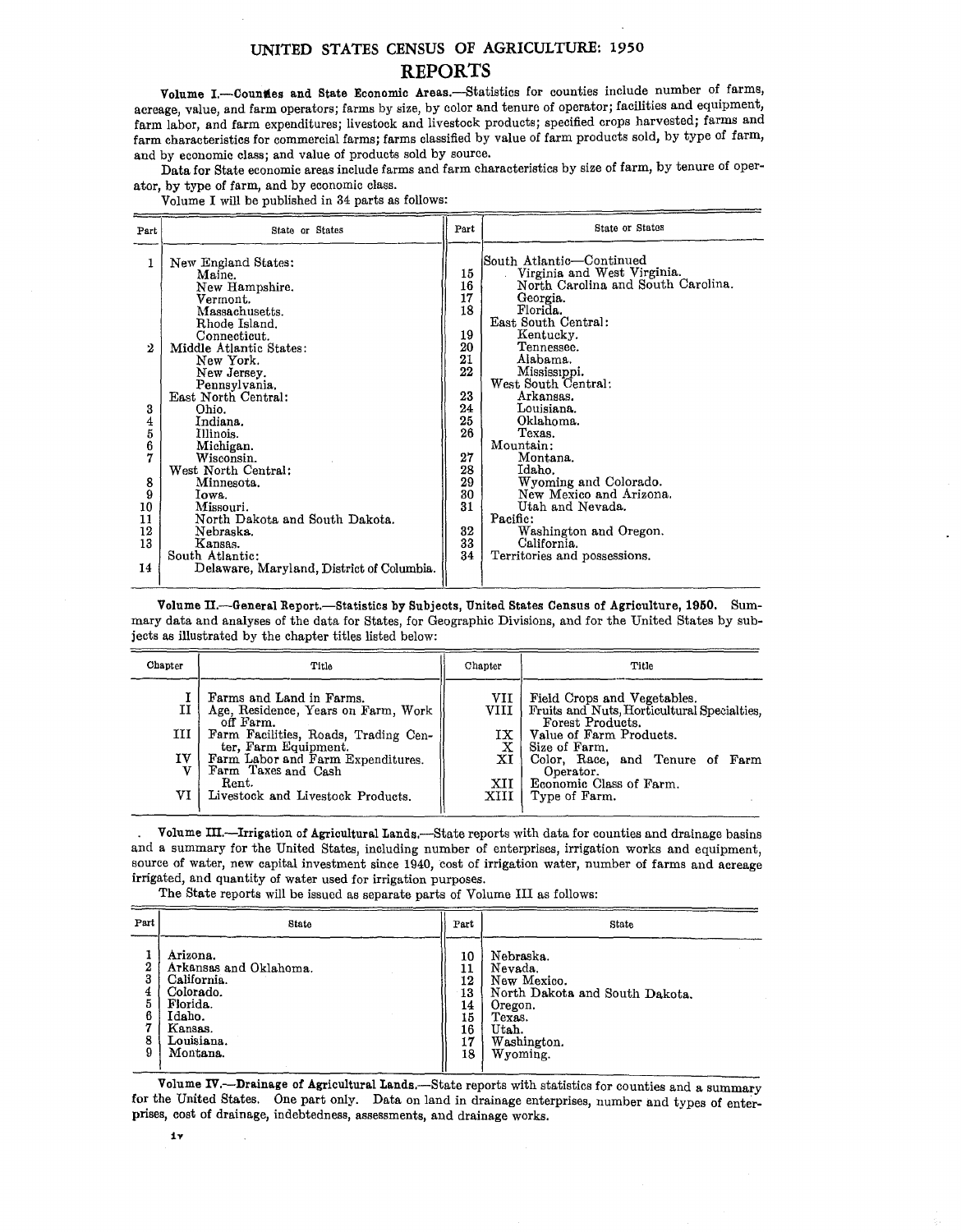

### MAP OF THE UNITED STATES, SHOWING GEOGRAPHIC REGIONS AND DIVISIONS